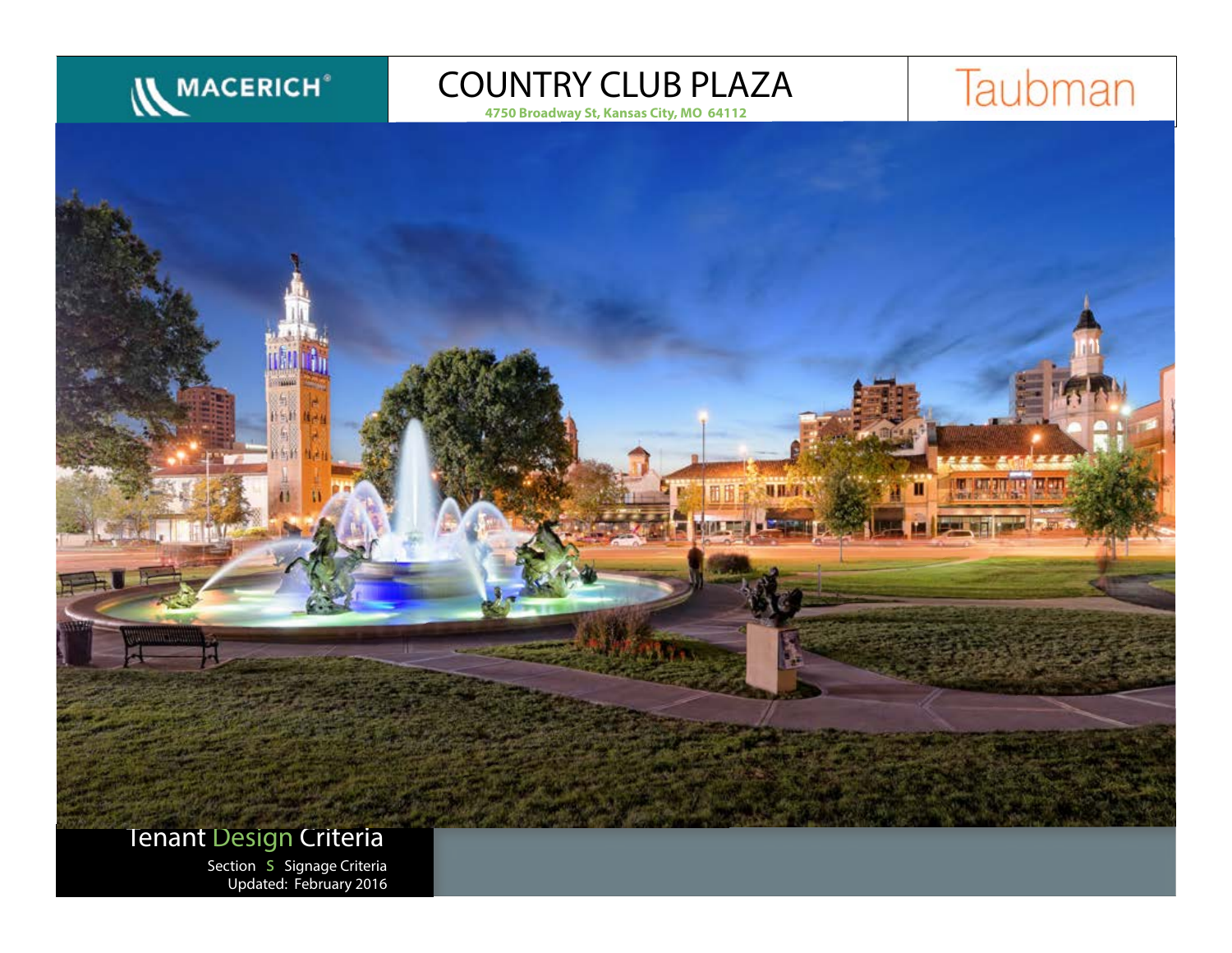

**4750 Broadway St, Kansas City, MO 64112**



### ADDENDUM LOG

#### *October, 2009*

*Updated to current layout*

#### *February, 2014*

*Updated Primary Sign Design Requirements (s5 #11)*

#### *July, 2015*

*Added Digital Display language (s12)*

## Tenant Design Criteria

 $S^2$ <br>Section S Signage Criteria samples of the section structure  $S^2$ Updated: February 2016

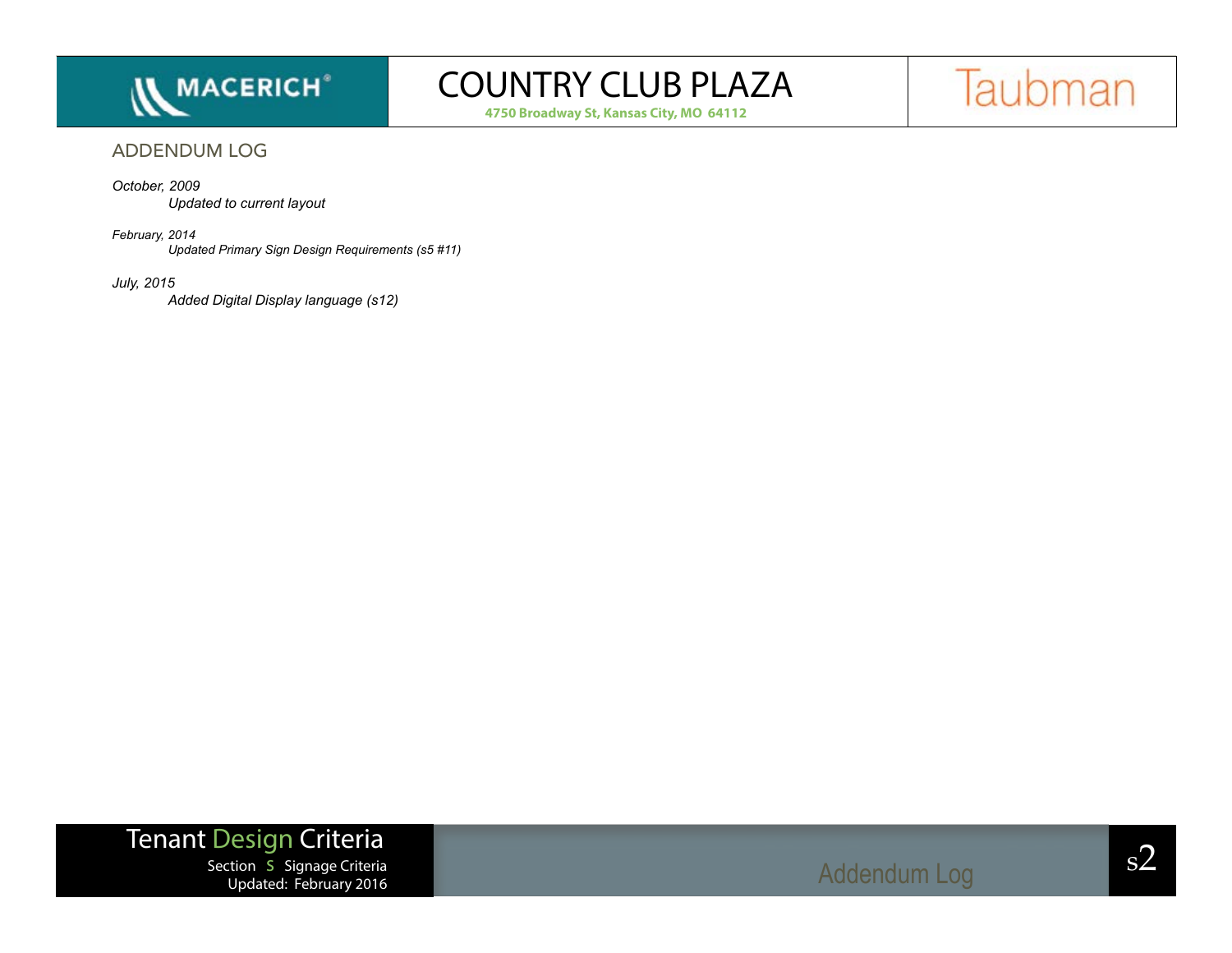

**4750 Broadway St, Kansas City, MO 64112**

Taubman

### TABLE OF CONTENTS

#### SIGNAGE & GRAPHICS

| General Signage Requirements                                              | s4-s10     |
|---------------------------------------------------------------------------|------------|
| <b>General Requirements for Primary Sign</b><br>Design                    | s4-s5      |
| Primary Signage Design                                                    | s5         |
| <b>Primary Signage Examples</b>                                           | s6-s10     |
| Alternate Signage                                                         | s11-s12    |
| Storefront Window Signs, Threshold Signs,<br>Awning Signage, Blade Sign   | s11        |
| Digital Display, Prohibited Signs/Materials,<br>Sign Area Calculations    | s12        |
| Sign Construction and Installation                                        | s13        |
| Sign Construction/Installation, Insurance<br>Requirements                 | s13        |
| <b>Plan Submittal Guidelines</b>                                          | s14-s15    |
| <b>Drawing Preparation, Review Process</b><br><b>Drawing Requirements</b> | s14<br>s15 |
|                                                                           |            |

#### **PLEASE VISIT WWW.MACERICH.COM TO VIEW**

PLAN SUBMITTAL & APPROVAL PROCEDURES and CONTRACTOR'S RULES & REGULATIONS

# **Tenant Design Criteria**<br>Section S Signage Criteria

Section s Signage Criteria s3 Table of Contents Updated: February 2016

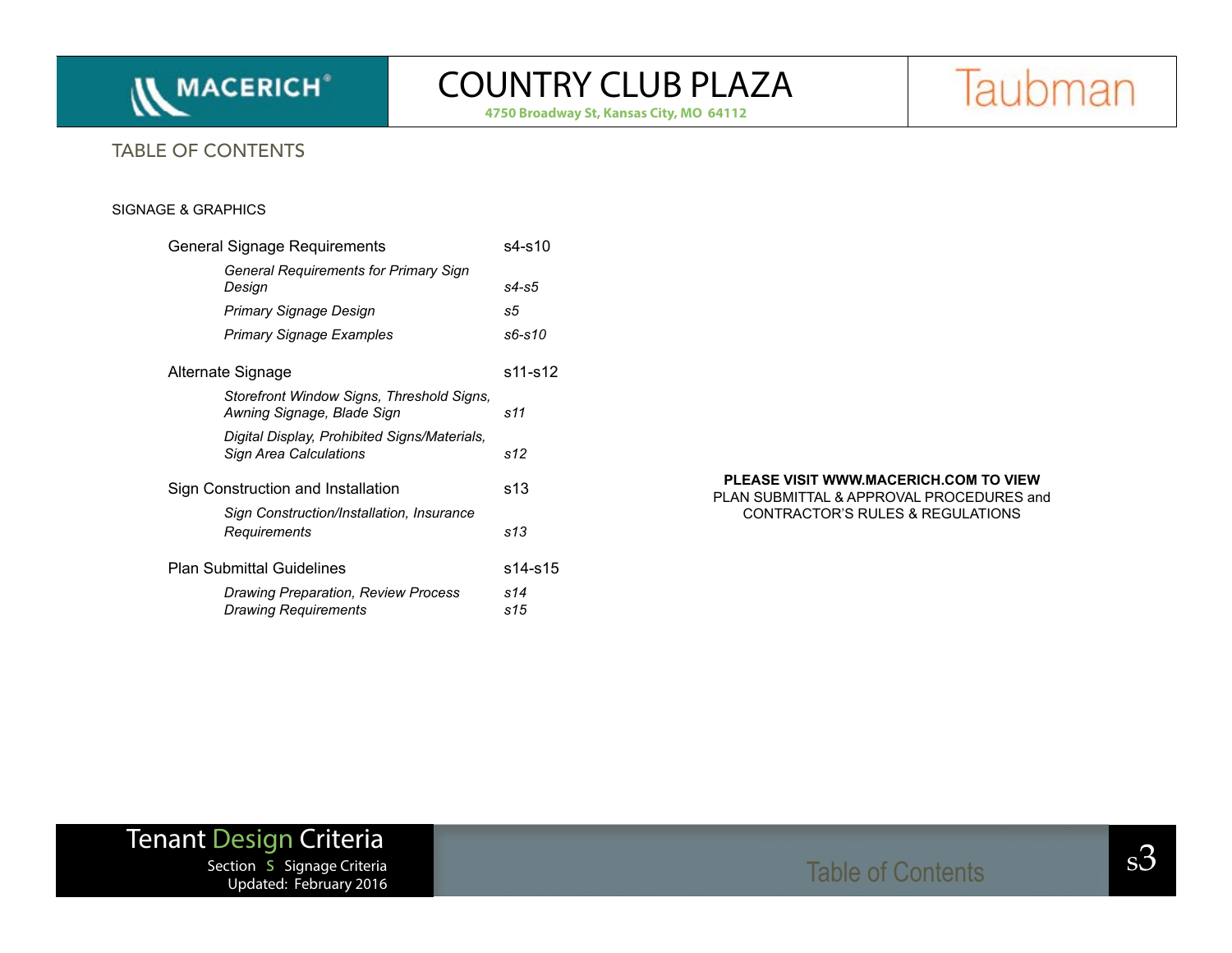# **IN MACERICH<sup>®</sup>**

# COUNTRY CLUB PLAZA

**4750 Broadway St, Kansas City, MO 64112**



### GENERAL SIGNAGE REQUIREMENTS

Tenant signs are vital to the successful functioning of the Shopping Center. Uncontrolled signs can create a verbal jungle and fail in their goal to communicate effectively. The ultimate goal is to produce a colorful collage of signs that tastefully inform, delight and stimulate the shopper.

All sign materials must be consistent with the design theme, enhancing the storefront and evoking a positive retail image. Due to the variety of architectural treatments within Country Club Plaza, each storefront sign will be carefully considered in relationship to its particular location. What may be appropriate in one location may not work in another. Each proposed sign will be evaluated on its originality and compatibility with neighboring signs as well as its overall image within the Shopping Center.

The Landlord reserves the right to disapprove any sign design that is not compatible with these criteria and the aesthetics of the Shopping Center. Exceptions to these specifications are extremely rare and must be approved in advance by the Landlord. As with all undertakings, the ultimate success of the Mall depends on the positive contribution of all participants.

This criteria is intended to assist you, the Tenant, during the design and construction phases of your sign. It is provided by the Landlord in the interest of maintaining a high level of design excellence throughout the Center.

This criteria is intended to harmonize with the leasing documents. It is the responsibility of the Tenant to forward a copy of these criteria to their architect, contractor and various consultants.

Landlord reserves the rights to, from time to time, make additions, deletions, revisions, etc., as may be required to the contents, specifications and attachments referenced or contained herein. No deviation from the enclosed criteria will be accepted without prior written approval from The Macerich Company.

#### **General Requirements for Primary Sign Design**

The following requirements apply to all Tenant signs:

- 1. All primary storefront signs must be illuminated. External illumination designs are subject to Landlord approval.
- 2. Imaginative signs utilizing a variety of materials are encouraged. Adaptation of current sign practices may be necessary in order to comply with these criteria.
- 3. Sign Shop Drawings for all signs, logos and graphics are to be submitted to the Landlord for final approval prior to fabrication/ installation.
- 4. Sign wording is limited to the Tenant's trade name and shall not include specification of merchandise sold or services rendered, regard-less of the Tenant's legal name. Corporate crests, logos or insignia may be acceptable pending the Landlord's approval and provided they are part of the Tenant's name.
- 5. One sign is permitted per store frontage. Tenants occupying corner spaces may utilize one sign per elevation with a maximum of two (2) signs, or one sign on a diagonal corner.
- 6. Signs shall be designed as an integral part of the storefront, with letter size and location proportional to the overall storefront design, and in compliance with design district criteria
- 7. Signs may project as shown in storefront conditions.
- 8. Sign height above floor: bottom of sign to be 9'-0" A.F.F. minimum.
- 9. Letter size: proportional letter required; max allowed for height of letter is 10% of overall storefront height. Example - a storefront that is 12'-0" in height will be allowed to have a maximum letter height of 14.4".
- 10. Letter dimensions of greater proportions may be considered if, in the Landlord's opinion, the sign design is of exceptional merit and architectural quality.

### Tenant Design Criteria section s Signage Criteria and Signage Criteria and Signage Criteria and Signage Criteria and Signage Criteria Updated: February 2016

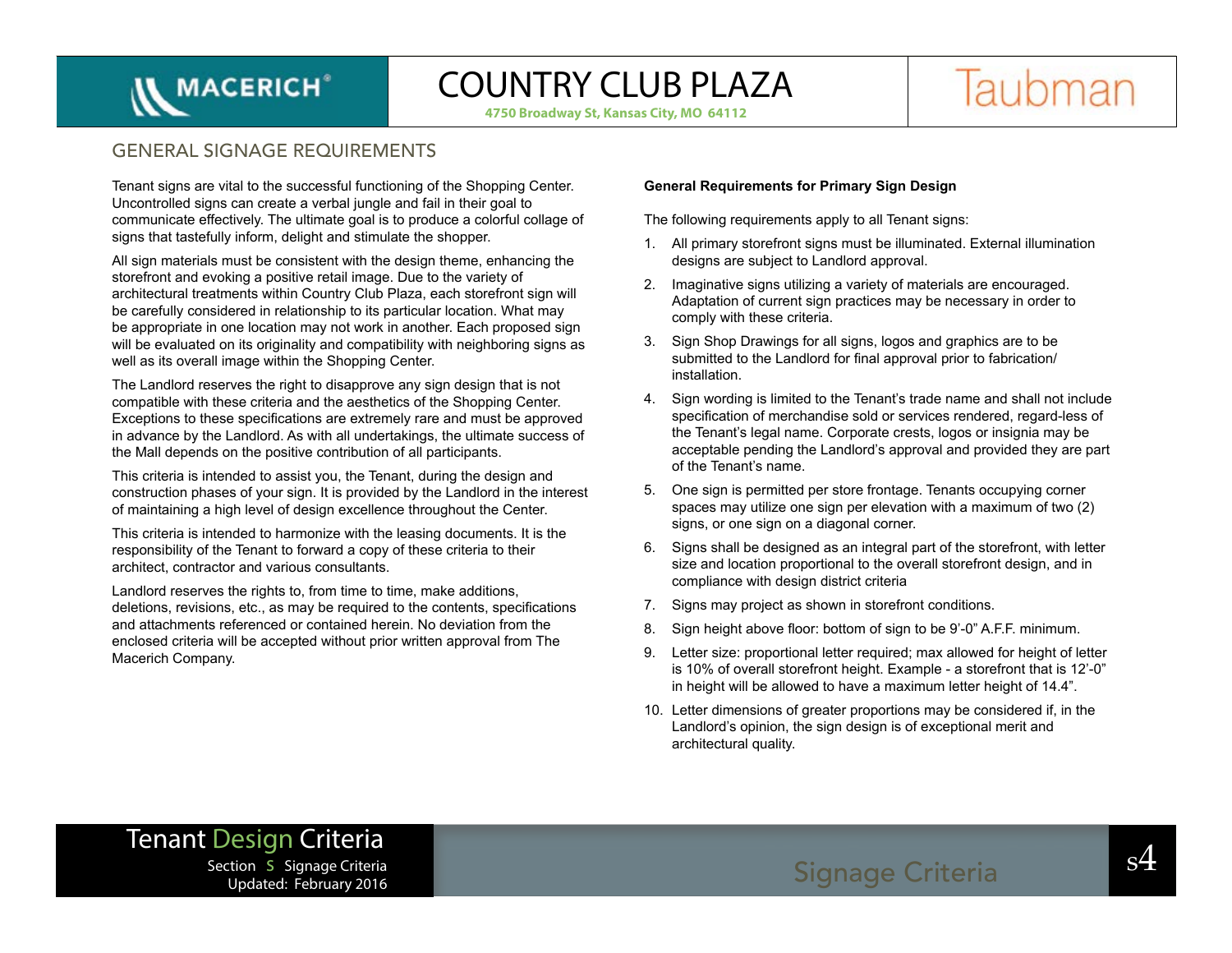Taubman

**4750 Broadway St, Kansas City, MO 64112**

### GENERAL SIGNAGE REQUIREMENTS (cont'd.)

- 11. All storefront signage and lighting both interior and exterior is required to be on a separate circuit and controlled by a time clock. Storefront Signage and lighting are required to be on during operational hours and off during non-operation hours. This includes exterior building storefront signage.
- 12. Advertising placards, banners, pennants, names, insignia, trade-marks and other descriptive material may not be attached to the storefront or glazing.
- 13. Backlit components must be contained wholly within the depth of the letter.
- 14. Premium quality fabrications are required. Hums, flickers and light leaks are not permitted. Attachment devices, bolts, clips, threaded rods, fasteners, tubes, raceways, conduit and other mechanisms are to be concealed from public view.
- 15. Electrical raceways are not to be visible.

**IN MACERICH<sup>®</sup>** 

- 16. Signs must comply with all codes and regulations, must bear the U.L. label and must have current sign permits.
- 17. Storefront signs are to state the store name and/or logo as stated on the Lease and may not advertise or list items sold.
- 18. Tenant may use Landlord bulkhead for lateral bracing only.
- 19. Threaded rods or anchor bolts shall be used to mount sign letters spaced out from background pane. Angle clips attached to letter sides will not be permitted. All bolts, fastenings and clips shall be of hotdipped galvanized iron, stainless steel, aluminum, brass or bronze and no black iron materials of any type shall be permitted.
- 20. All signage shall not exceed a maximum brightness of 100 foot-candles.

#### **Primary Signage Design**

The zone for Tenant's primary signage is located directly above the entry portal. Optional locations are located immediately adjacent to the entry above the display window. The following are sign types that are required:

- 1. Reverse channel (halo letters) minimum of 3" deep and must be projected from the background.
	- All neon is to be backed by a non-reflective architectural shape.
- 2. Internally illuminated metal-face with push-through acrylic graphics.
- 3. Dimensional graphics or letterforms pinned off storefront or attached to a sign power shelf.
- 4. Consideration will be given to internally illuminated sign housings having unique shapes with letters routed out and formed letters protruding beyond the routed ut letter.
- 5. Edge-lit, sandblasted glass (with a continuous light source).
- 6. Cast metal letters, raised or flush with fascia surface.
- 7. Gold leaf on glass or stone.
- 8. Silk-screened glass or metal panels.
- 9. Indirect illumination or non-internally illuminated signs (artisan type panel signs).

### Tenant Design Criteria

section s Signage Criteria and Signage Criteria and Signage Criteria and Signage Criteria and Society and Society and Signage Criteria and Signage Criteria and Society and Society and Signage Criteria and Society and Socie Updated: February 2016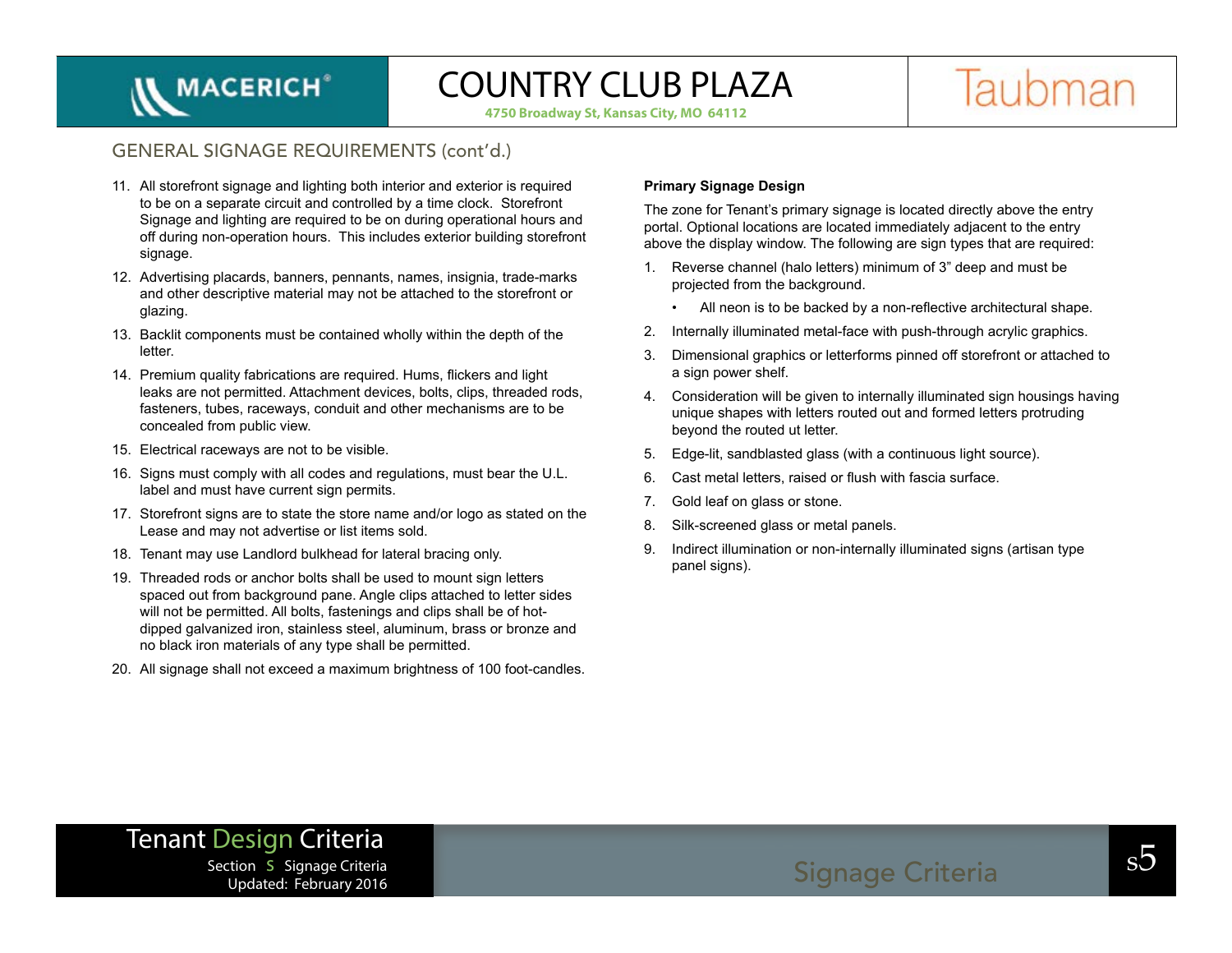

**4750 Broadway St, Kansas City, MO 64112**



Primary Signage Examples GENERAL SIGNAGE REQUIREMENTS (cont'd.)

Reverse channel dimensional halo-lit letterforms.



These photographs are representative of the signage type, not the exact Tenants of Country Club Plaza. They are examples only.

Tenant Design Criteria  $S_{\text{S}}$  Section s Signage Criteria Section s Signage Criteria Section s Signage Criteria Section s Signage Criteria Section s Signage Criteria Section s Signage Criteria Section s Signage Criteria Section s Signage Crit Updated: February 2016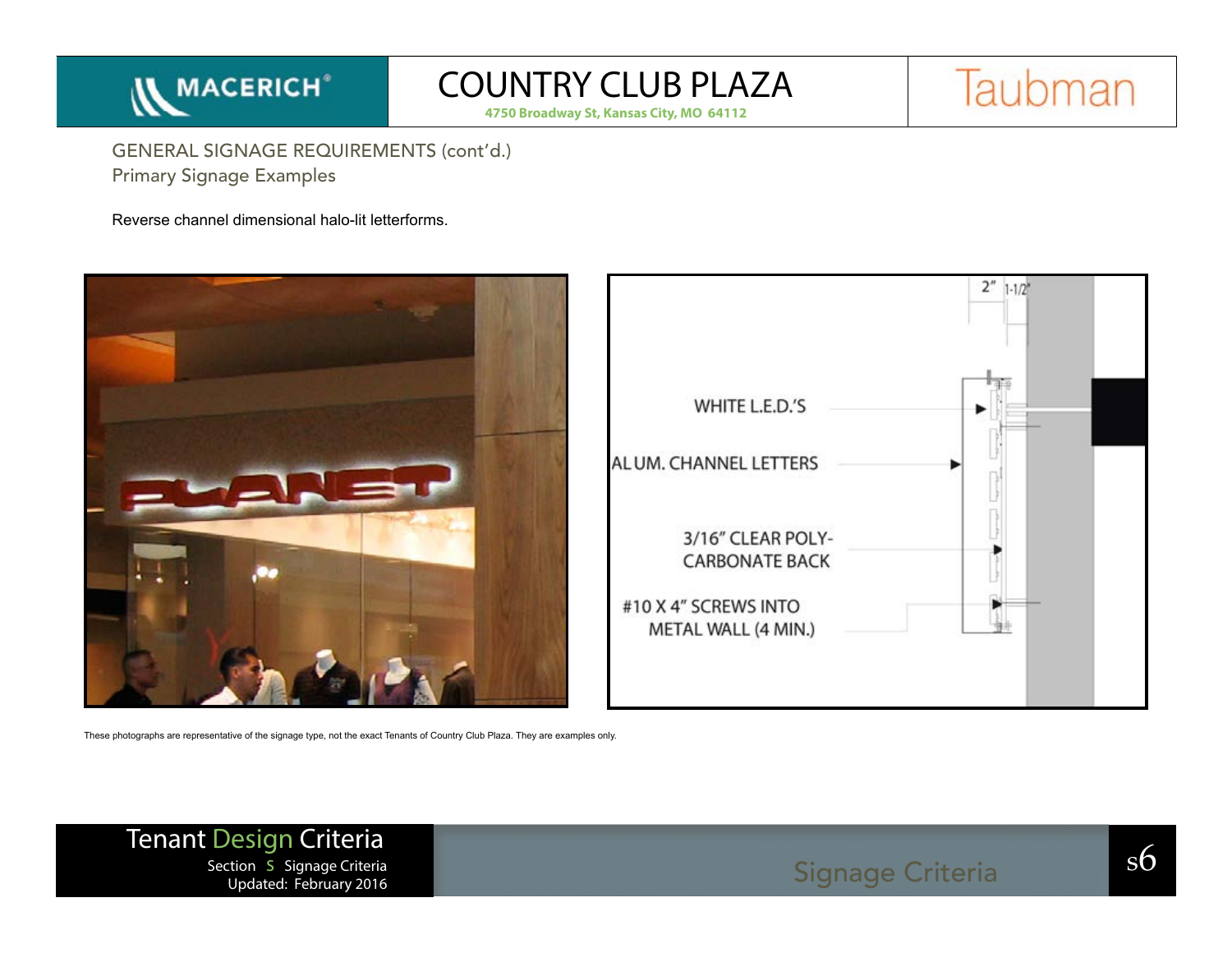

**4750 Broadway St, Kansas City, MO 64112**



Primary Signage Examples GENERAL SIGNAGE REQUIREMENTS (cont'd.)

Internally illuminated metal face with push-through acrylic graphics.





These photographs are representative of the signage type, not the exact Tenants of Country Club Plaza. They are examples only.

Tenant Design Criteria section s Signage Criteria<br>
Signage Criteria Section s Signage Criteria<br>
Updated: February 2016 Updated: February 2016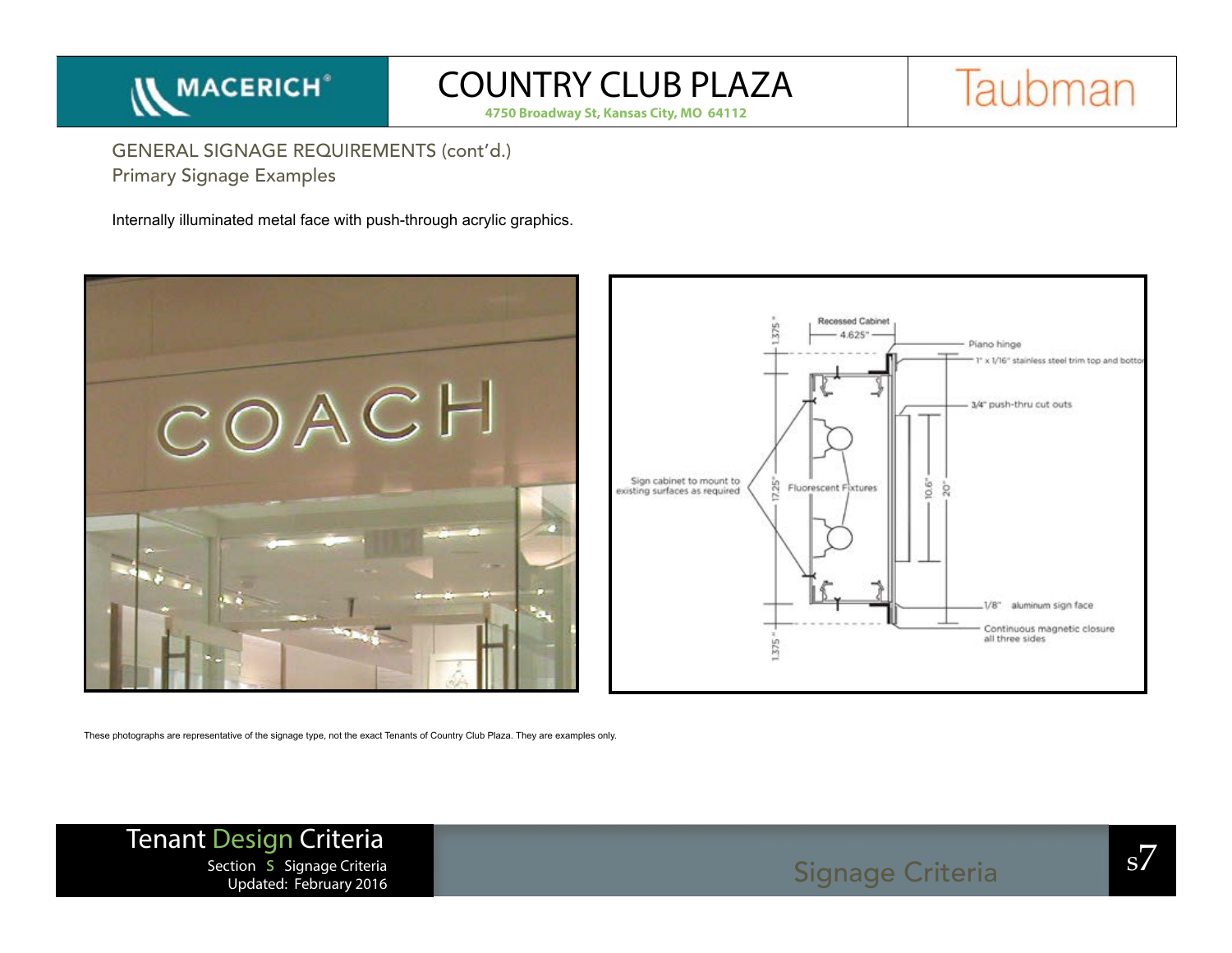

**4750 Broadway St, Kansas City, MO 64112**



Primary Signage Examples GENERAL SIGNAGE REQUIREMENTS (cont'd.)

Edge-lit, sandblasted glass (with a continuous light source).





These photographs are representative of the signage type, not the exact Tenants of Country Club Plaza. They are examples only.

Tenant Design Criteria section s Signage Criteria<br>
Section s Signage Criteria<br>
Updated: February 2016 Updated: February 2016

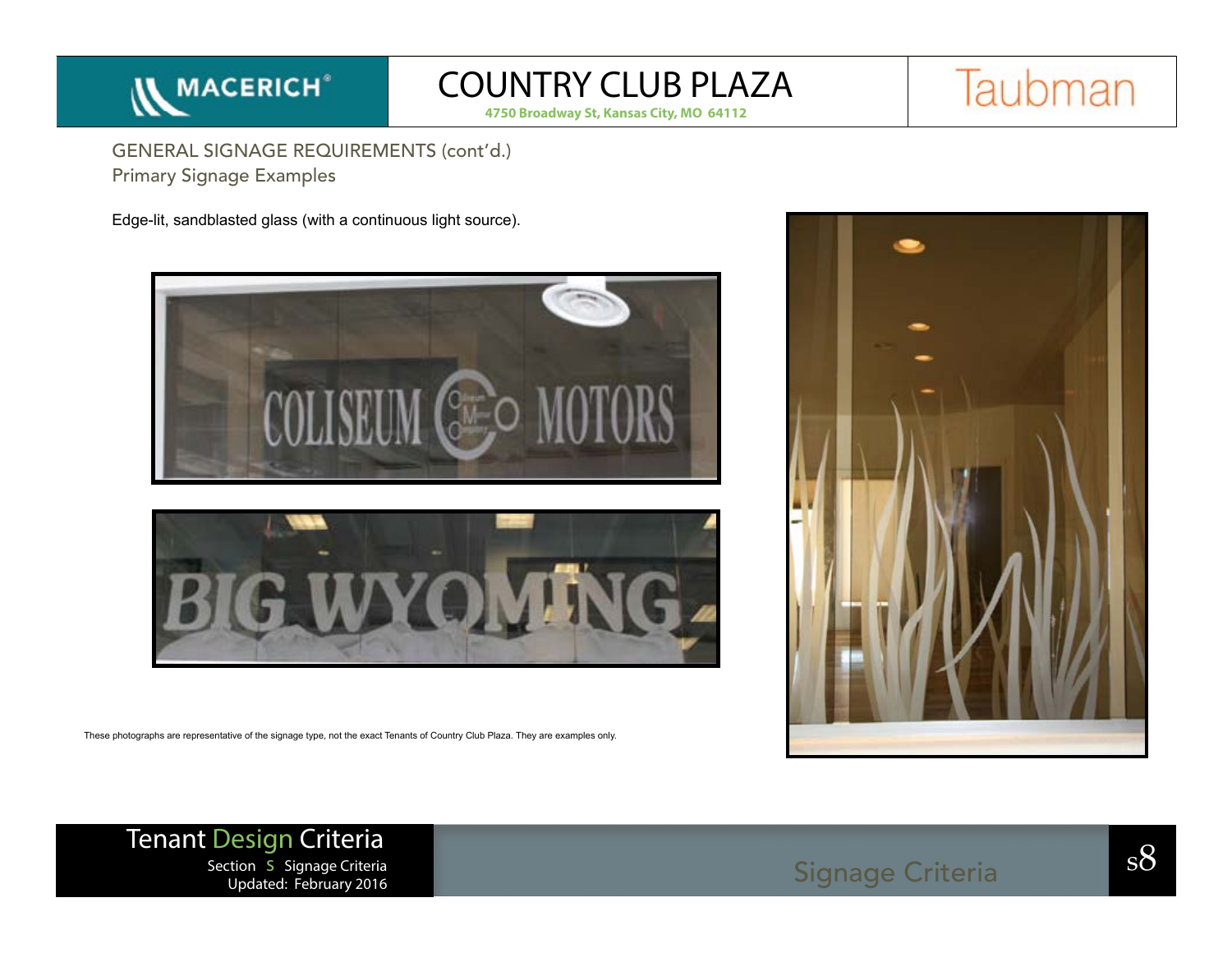

**4750 Broadway St, Kansas City, MO 64112**



Primary Signage Examples GENERAL SIGNAGE REQUIREMENTS (cont'd.)

Cast metal letters, raised or flush with fascia.





These photographs are representative of the signage type, not the exact Tenants of Country Club Plaza. They are examples only.

Tenant Design Criteria section s Signage Criteria<br>
Section s Signage Criteria Signage Criteria Signage Criteria Signage Criteria Shahara Shahara Shahara Shahar<br>
Undated: February 2016 Updated: February 2016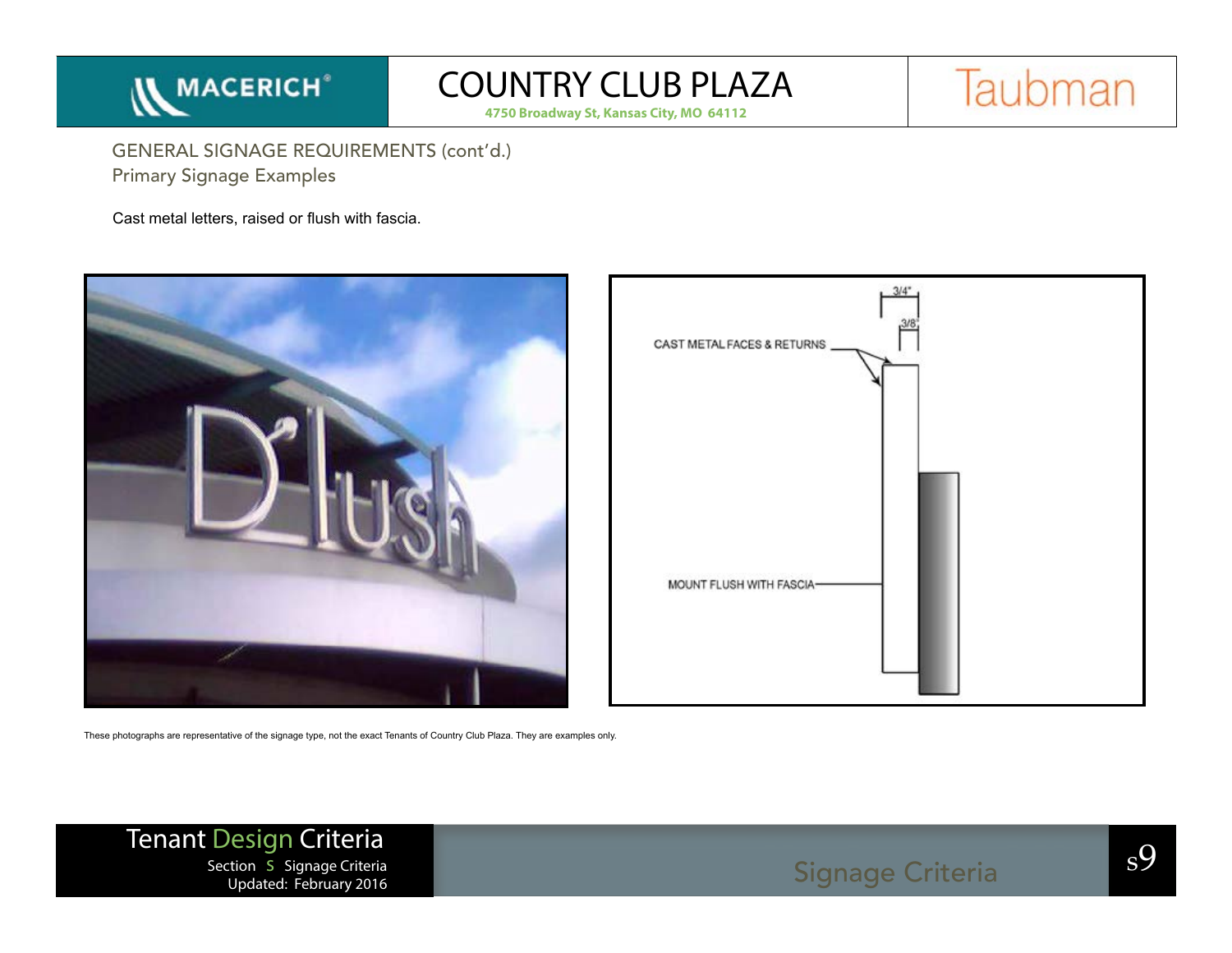

**4750 Broadway St, Kansas City, MO 64112**



Primary Signage Examples GENERAL SIGNAGE REQUIREMENTS (cont'd.)

Dimensional graphics or letterforms pinned off storefront or attached to a powered signage shelf.





These photographs are representative of the signage type, not the exact Tenants of Country Club Plaza. They are examples only.

Tenant Design Criteria section s Signage Criteria<br>Section s Signage Criteria Signage Criteria Signage Criteria Signage Signage Criteria S10 Updated: February 2016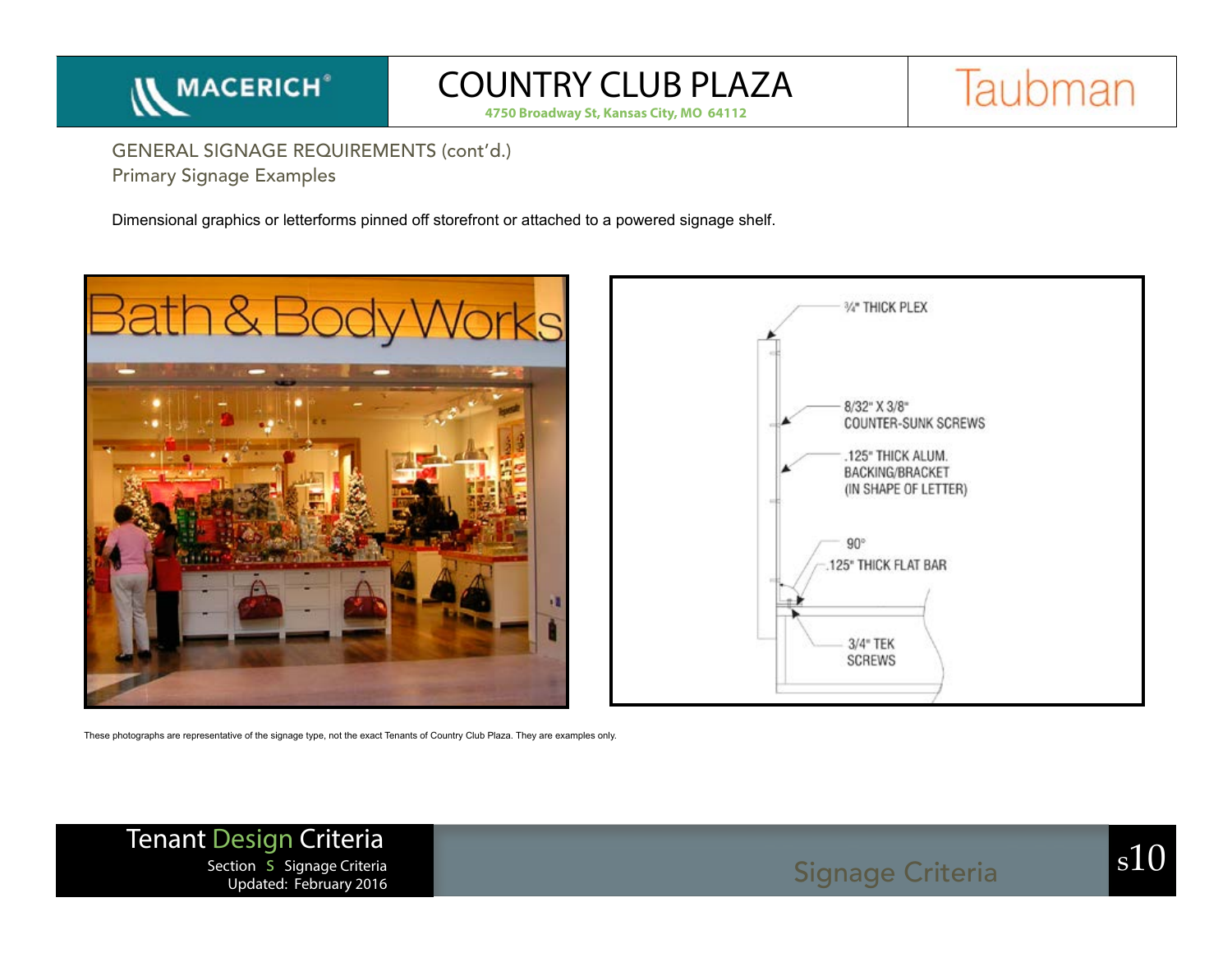

**4750 Broadway St, Kansas City, MO 64112**



### ALTERNATE SIGNAGE

#### **Storefront Window Signs**

If the Tenant wishes to provide additional Tenant identity, it is to be located at the pedestrian level on the inside face of the storefront glass.

- 1. Storefront window signs may include either the Tenant's logo and name.
- 2. Glazing signs are to be translucent (similar to frosted glass), reversereading and applied directly to the interior of the glass surface.
- 3. Tenant graphics on storefront glass shall be computer cut flat vinyl graphics (text/letter/logos)
- 4. Maximum allowable area of signage is subject to Landlord's review and approval.
- 5. Tenant graphics/logo will be limited to a maximum of 3" in height.

### **Threshold Signs**

In addition to storefront signs, Tenants are encouraged to incorporate signs into their entry way flooring. Landlord will review threshold signs on an individual basis.

- 1. Threshold signs are to be graphics comprised of logos, crests and accent.
- 2. Finish is to be flush with adjacent materials and consistent with entry flooring quality.
- 3. Recommended materials are wood, tile, stone, metal and terrazzo inlays.
- 4. Threshold sign may not extend beyond the lease line into the Center.

### **Awning Signage**

- 1. Awning and/or canopies shall be made of glass or metal are the preferred materials of choice although fabric awnings will be considered.
- 2. Awning signage may be considered as the main Tenant's identification at the sole discretion of the Landlord.
- 3. Additional signage in addition to the Tenant's main identification signage is subject to the sole discretion of the Landlord.
- 4. Signage may occur on the valence of the awning and may be painted or silk-screened in a contrasting color.
- 5. Wording shall be confined to Tenant's name only.
- 6. Logos are highly encouraged. Symbols applied to awnings provide a highly effective method of Tenant identity while adding color and interest to the storefront design. Logos shall be silk-screened and submitted with awning and sign drawings. Size of the logo shall be proportionate to the overall width of the awning and subject to Landlord's approval.
- 7. The lowest point of the awning or shade shall be a minimum of 8'-0" above the finished floor. It is the designer's responsibility to ensure that awnings conform to all applicable codes.
- 8. Materials such as Pana-flex, plastic or other vinyl materials shall not be permitted.
- 9. Awnings shall be cleared and maintained in good condition at the sole expense of the Tenant.

### **Blade Sign**

Subject to prior written approval of the Landlord:

- 1. Internally illuminated blade signs are required.
- 2. A projected or suspended (blade) sign in front of the store (if in the opinion of the Landlord additional signage is merited due to the visibility or location of the storefront sign.)
- 3. Non-illuminated signs will be considered under special circumstances.
- 4. Blade signs are required to be 9 feet above finished floor. Maximum blade sign size is 6 sq ft. Maximum projection is 3'-6" including bracket.
- 5. Blade sign material shall be high quality material such as wood, metal or glass. Landlord will be sole judge as to the acceptability of materials and designs. No plywood or painter signs are permitted. Sign boxes and illuminated cabinets will not be permitted.

### Tenant Design Criteria Section S Signage Criteria Section S Signage Criteria Signage Criteria Signage Criteria S11 Updated: February 2016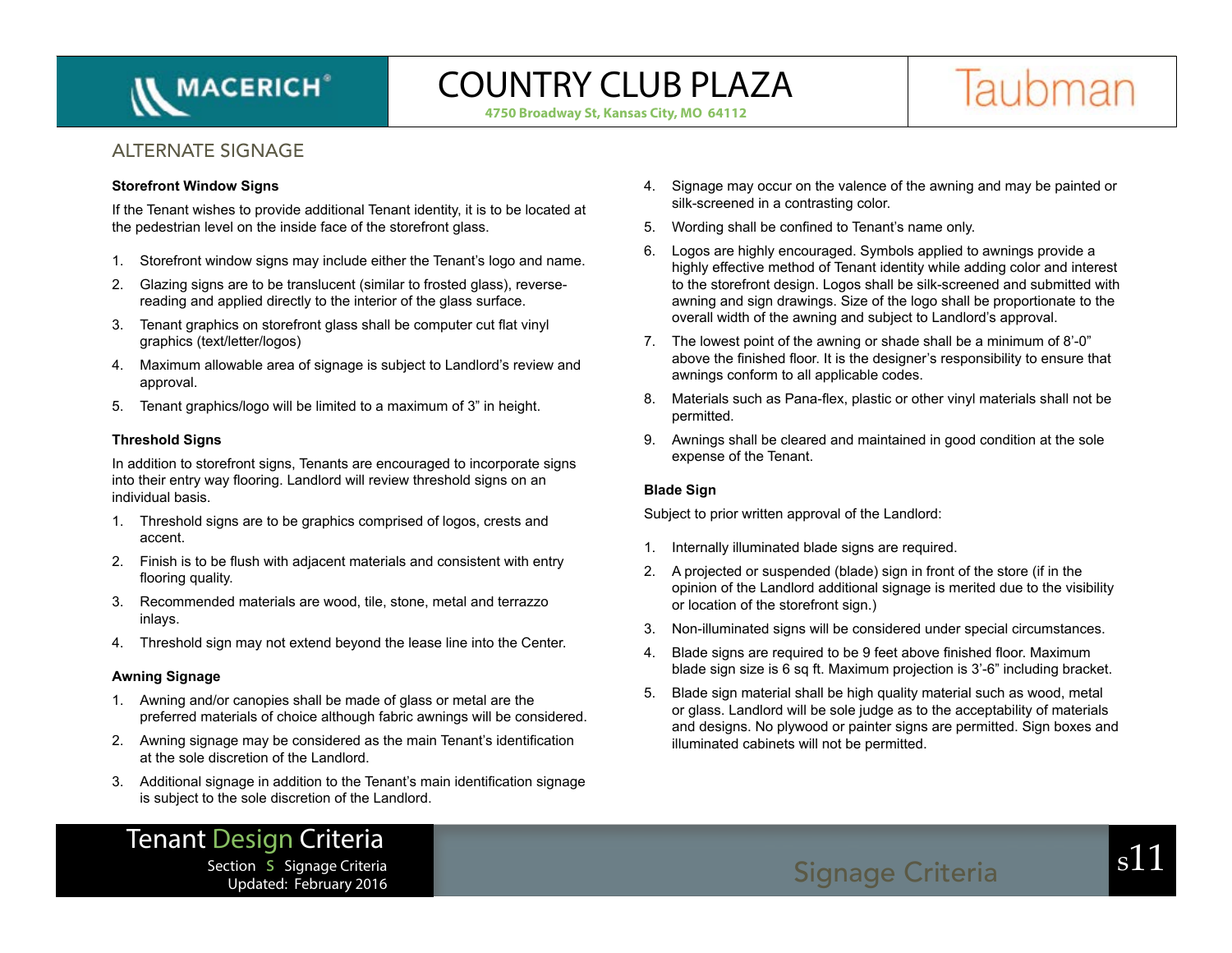

**4750 Broadway St, Kansas City, MO 64112**

Taubman

### ALTERNATE SIGNAGE (cont'd.)

#### **Prohibited Signs/Materials**

- 1. Internally illuminated plexi-faced channel letters.
- 2. Vacuum-formed or injection-molded plastic signs.
- 3. Cabinet or standard "can type" signs with illuminated translucent backgrounds and silhouetted letters.
- 4. Exposed skeleton neon applied directly to fascia element.
- 5. Temporary or "sales" signs attached to storefront.
- 6. Freestanding tripod signs.
- 7. Flashing, scintillating, moving, sequencing, audible or odor producing signs.
- 8. Paper, cardboard and Styrofoam signs.
- 9. Credit card and advertising placards, decals, stickers or trademarks.
- 10. Manufacturer labels.
- 11. Carpet or rubber entry mat signs.
- 12. Internally illuminated awnings.
- 13. Other signs deemed unsuitable by the Landlord.
- 14. Signs employing unedged or uncapped plastic logos or letters with no returns and exposed fastenings.
- 15. No simulated materials (i.e., wood grained plastic laminates, Zolatone etc.) or wall covering permitted.

## Tenant Design Criteria

section s Signage Criteria<br>Section s Signage Criteria Signage Criteria Signage Criteria Signage Signage Criteria Signage Signage Signage Updated: February 2016

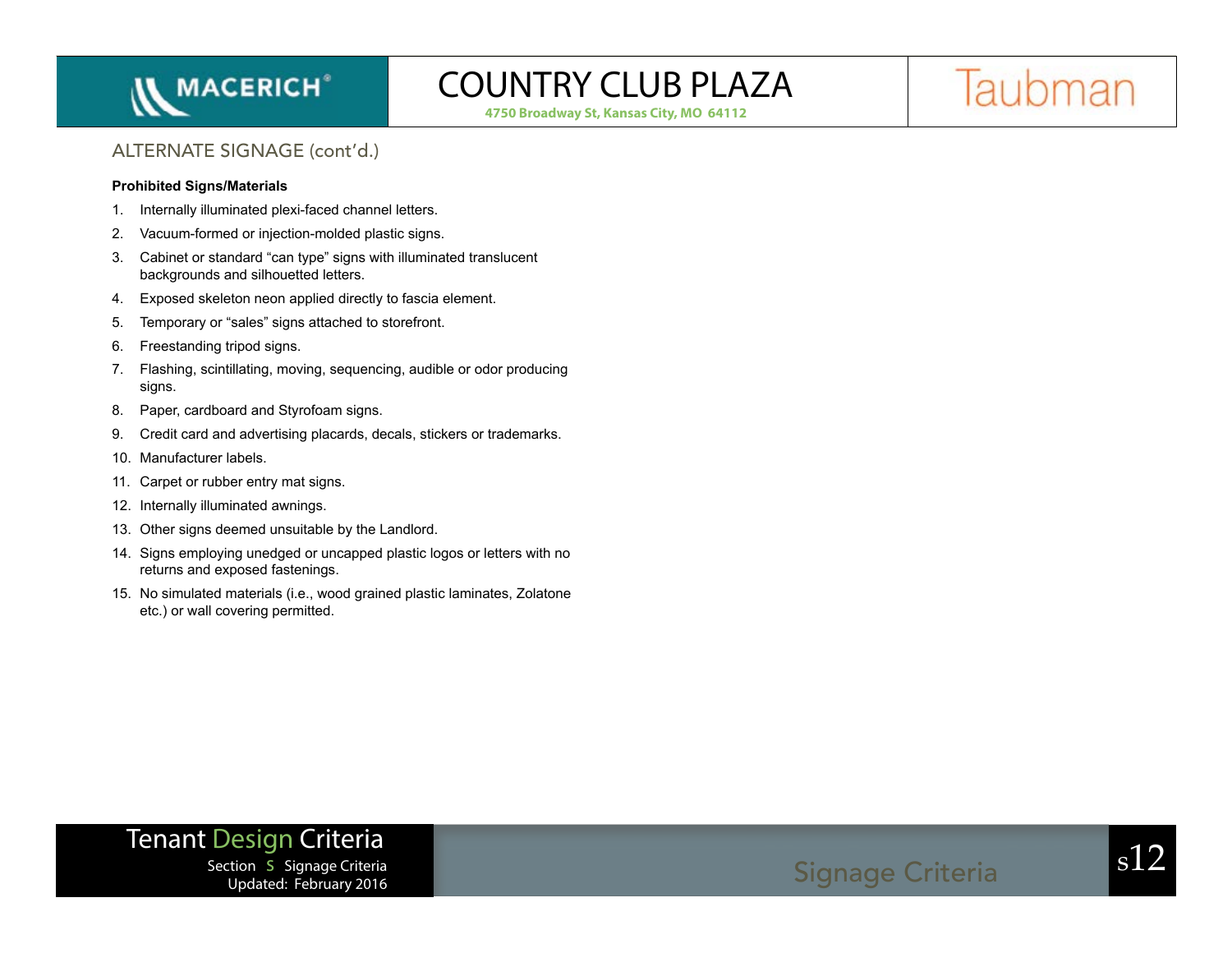

**4750 Broadway St, Kansas City, MO 64112**

Taubman

### SIGN CONSTRUCTION AND INSTALLATION

- 1. The Tenant is responsible for all signs, permits, power sources, connections and installations.
- 2. All raceways, transformers, ballasts, P.K. housings, conduit, boxes, electrode boxes and other wiring shall be concealed from public view.
- 3. Exposed crossovers between letters or words are not permitted.
- 4. Metal sign materials, fastenings and clips of all types, shall be hotdipped galvanized iron, stainless steel or brass. Black iron materials of any type are not permitted.
- 5. Labels on exposed sign surfaces are not permitted, except those required by local ordinances. Any required labels must be inconspicuous.
- 6. All electrical sign components must be U.L. labeled.
- 7. Signs with visible "weep holes" (Interior Application).

#### **Insurance Requirements**

Please contact Tenant Coordination for Insurance Information.

## Tenant Design Criteria

section s Signage Criteria<br>
Undated: February 2016 Updated: February 2016

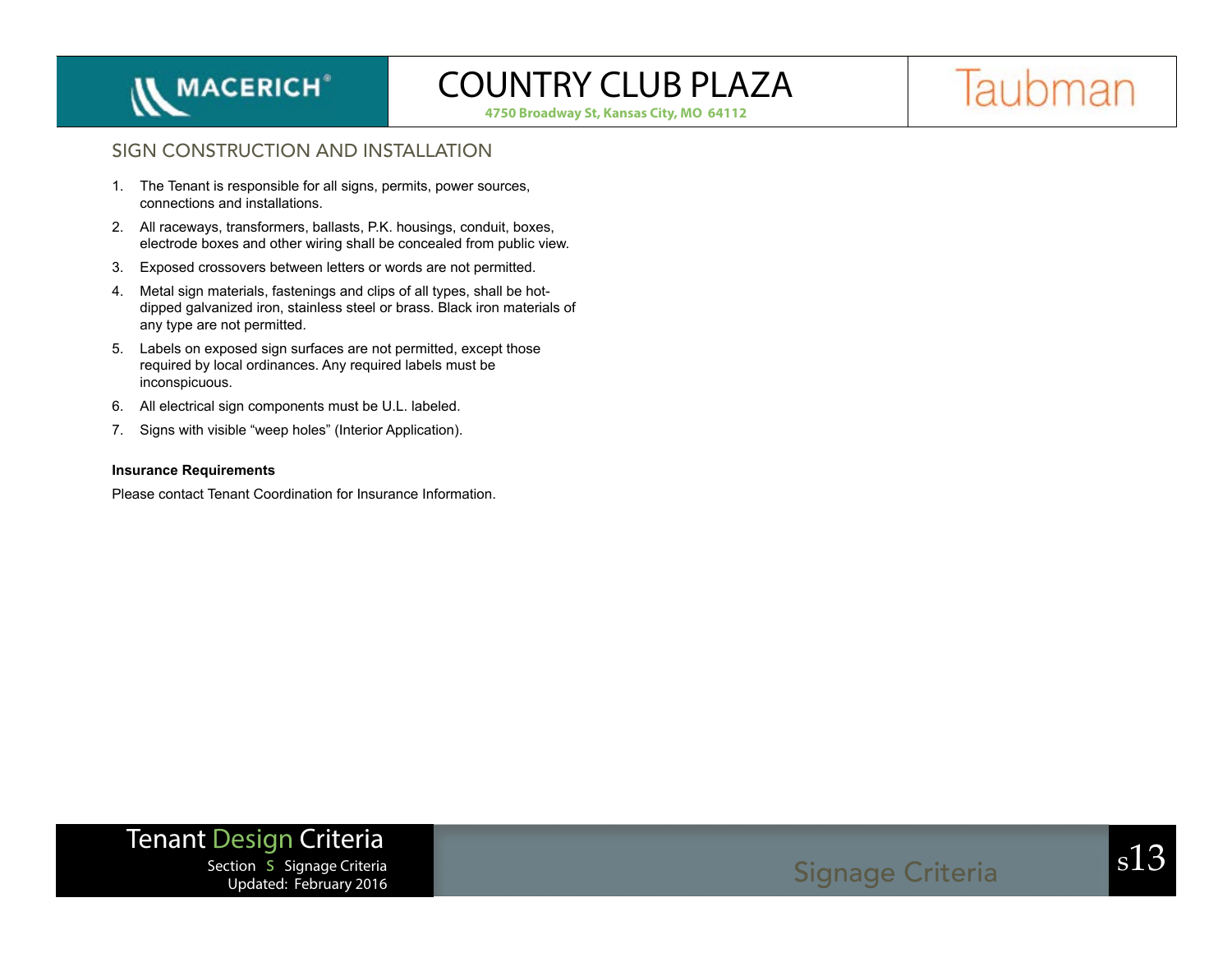

**4750 Broadway St, Kansas City, MO 64112**



### PLAN SUBMITTAL GUIDELINES

#### **Drawing Preparation**

Tenant's Architect and Sign Contractor shall make a physical on-site inspection of the premises to verify the "as-built" location, the applicable "zone condition" and physical dimensions of the premises. Failure to do so shall be at the risk and sole expense of the Tenant.

Prior to Construction Drawings, Tenant agrees to submit fully detailed and dimensioned scaled sign drawings prepared at Tenant's expense.

Tenant's sign plans shall be prepared in full knowledge of, and compliance with, all city, county, state and national ordinances, rules and regulations.

The sign design submittal is intended to acquaint Landlord's Tenant Coordinator with Tenant's basic design intentions for the Tenant's signage and to correct any conflict with the design criteria prior to commencing with construction drawings. Simplicity and restraint in material selection is important; however, the material selection, its method of application or its detail of construction should be consistent with the criteria contained in the Design Manual for the Mall.

#### **Review Process**

Landlord's Tenant Coordinator shall review and approve Tenant's sign submittal for conformance to the Center's Design Criteria. Landlord's approval shall not be deemed to certify that Tenant's sign submittal comply with building codes and shall not relieve Tenant of the responsibility to verify all job conditions including, without limitation, dimensions, locations, clearances and property lines.

Landlord's Tenant Coordinator shall notify Tenant's Architect of the matters, if any, in which said sign drawings fail to conform to the design criteria contained within these criteria. Immediately after receipt of any such notice from the Landlord's Tenant Coordinator, Tenant's Architect/Sign Vendor shall make the necessary revisions to the drawings as required to obtain Tenant Coordinator's approval and shall resubmit the revised drawings to Landlord for approval.

#### **Incomplete Submittals**

Failure to provide the required information will be cause for return of the Tenant's submission with no review.

### **NOTE:**

DRAWINGS PREPARED BY A CONTRACTOR WHO IS NOT LICENSED FOR THE DISCIPLINE IN QUESTION WILL NOT BE ACCEPTED; DRAWINGS RECEIVED VIA FACSIMILE WILL NOT BE REVIEWED. THIS IS DUE TO THE POOR IMAGE QUALITY OF THE TRANSMITTED DOCUMENTS.

# Tenant Design Criteria

Updated: February 2016